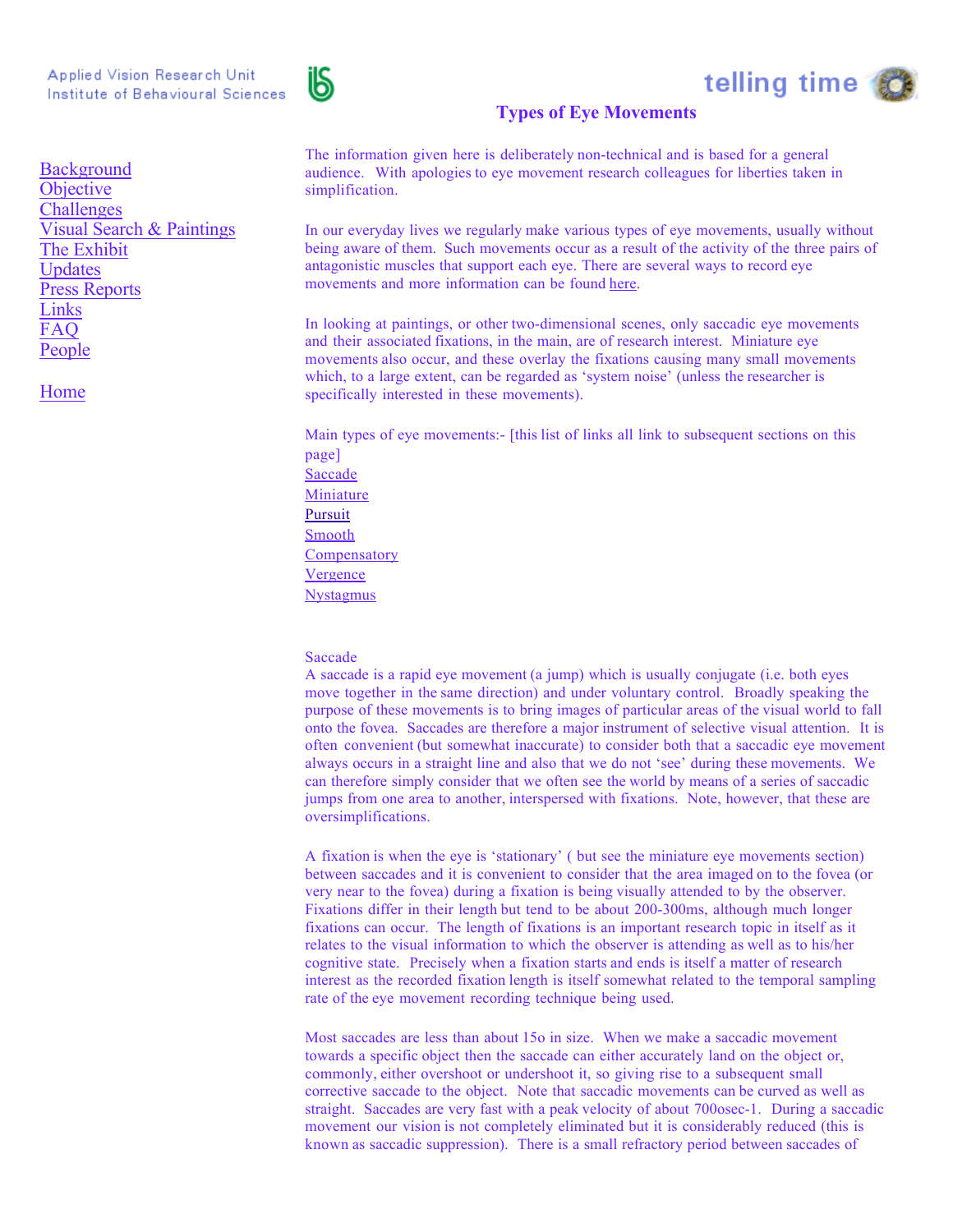about 150ms which limits the number of saccadic movements we can make in a given period of time.

Saccades are preprogrammed (ballistic) movements such that during the previous fixation, not only is information foveally attended to but also the location of the next fixation is determined and a saccade then executed to that location. During a fixation therefore both the current foveal and peripheral information help guide the following saccade and associated fixation location.

Examples: A good example of a sequence of saccades and fixations is reading a book or looking at pictures. In driving we make saccades as we look at; cars ahead of us, road traffic signs, the vehicle instrumentation and the rear view mirror.

#### Miniature eye movements

When we stare at (i.e. fixate) an object we may think that our eyes are not moving. In fact they are constantly moving, making very small movements which are all generally less than 1o in size. There are various types of miniature eye movements, including; flicks, drifts, irregular movements and high frequency tremors. When we fixate on an object then its image falls on the fovea. The effect of such small movements is to constantly shift this image minutely over the fovea so that the fovea is constantly being stimulated – if this did not happen then the image of the object would fade.

Drifts are slow movements away from a fixation point. Flicks or microsaccades reposition the eye on the target. Predominantly these are corrective movements, correcting for the offcentre foveal position produced by a drift eye movement. Irregular slow movements of the eye also occur. High frequency tremor causes the image of an object to constantly stimulate cells in the fovea.

#### Pursuit eye movements

These are conjugate eye movements which smoothly track slowly moving objects in the visual field. They typically require a moving object to elicit them and are not usually under voluntary control. Their purpose, partly, is to stabilise moving objects on the retina thereby enabling us to perceive the object in detail.

Examples: When we watch a rugby football match and follow the ball as it is passed from player to player then we are making pursuit eye movements following the ball. When driving we can use pursuit movements (and other types of eye movements) to monitor the movement of other vehicles on the road.

#### Smooth eye movements

These are similar to pursuit movements but can be made in the absence of a moving stimulus.

### Compensatory eye movements

These are smooth compensatory movements which are related to pursuit movements. They act to compensate for movement of the head or body so as partially to stabilise an object on the retina.

Example: Consider a rugby player is running and at the same time is visually following the flight of a ball, so that he can catch it. He will therefore be making eye movements which compensate both for his body and his head movements as he runs. In driving we make compensatory movements to allow for our head movements which we constantly make.

#### Vergence eye movements

These are movements where both eyes move in opposite horizontal directions to permit the acquisition of a near or far object. With an object coming towards us then our two eyes move together slightly to maintain binocular vision of it, as the object recedes away from